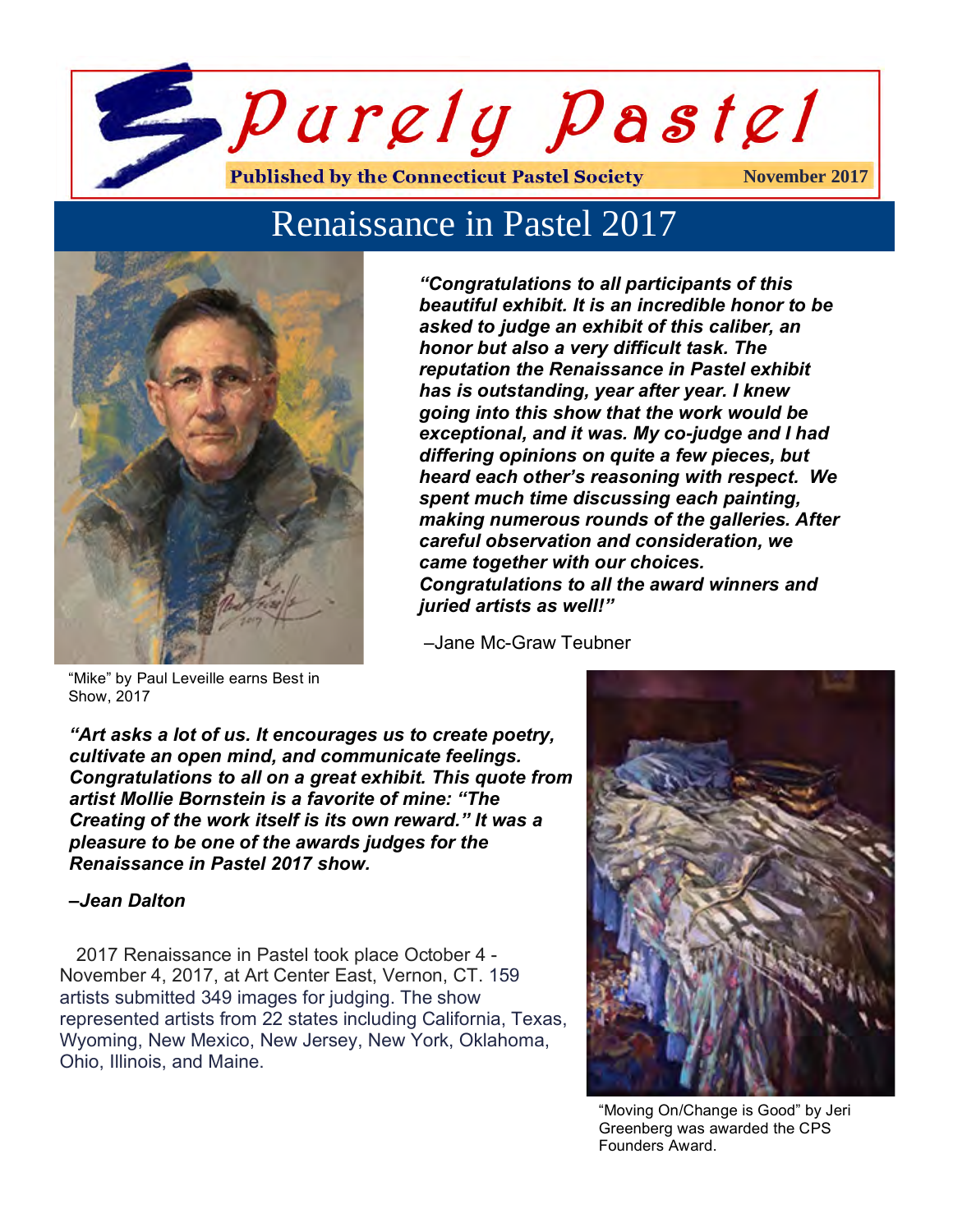## **Reflections from Co-Chairs Jane Penfield and Vicki** Rooney on Renaissance in Pastel

Connecticut Pastel Society's 24th Annual National Juried Exhibition, "**Renaissance in Pastel**," was an outstanding show. It featured a strong representation of CPS member artists as well as pastel artists from all over the country. We are deeply grateful to all whose hard work made this exhibit possible. Special thanks to Christine Ivers for creating the beautiful catalogue and awards certificates. We are grateful to all the volunteers who helped with receiving, transporting shipped paintings, gallery sitting, hanging the show, providing refreshments, helping to set up and take down chairs & tables, and taking pictures at the opening.

We acknowledge the generosity of all who donated awards, and the expertise of our jury of selection and judges of awards. Thank you to Dave Kaphammer for presenting a beautiful and enlightening demo.



"Memories of a Friend", by Barbara Groff received the CPS Presidents Award

Congratulations to all the wonderful artists represented. Your work continues to inspire everything that we do!



# From our Co-Presidents: Karen Israel and Diane Stone

# **New Directions**

Karen Israel is stepping down as President of CPS. We appreciate her years of careful leadership and her input in so many aspects of the life of our society. She will be joining

*Karen Israel*

the board of directors for our national association, Pastel Society of America, where her many talents will be put to good use. Karen will continue to volunteer for CPS in various capacities. We wish her well in all her new efforts.

## **From our CPS President Diane Stone**

As we make our way into 2018 I want to thank former Co-President Karen Israel for all her hard work. Karen served as President for several years prior to sharing the Presidency with me. Somehow she managed to teach, mentor, give demos, give workshops, take workshops, enter national shows, win awards, be a Grandma and run CPS! We appreciate your dedicated service. Now I have the task of being President of CPS. I started by



*Diane Stone*

volunteering doing hospitality. Then I was Co-Chair of The National Renaissance in Pastel Show for four years. This past year I was Co-President. I have definitely enjoyed every position held. Have truly loved meeting so many artists over the years! Hoping to meet many more members over the next year. We will be changing up some shows. Our member's show will also have a small works show run concurrently. The Purely Pastel Show has been a wonderful addition but we will make changes so that we will no longer overlap IAPS events. Perhaps an online show will take place...stay tuned as we fine- tune our new ventures.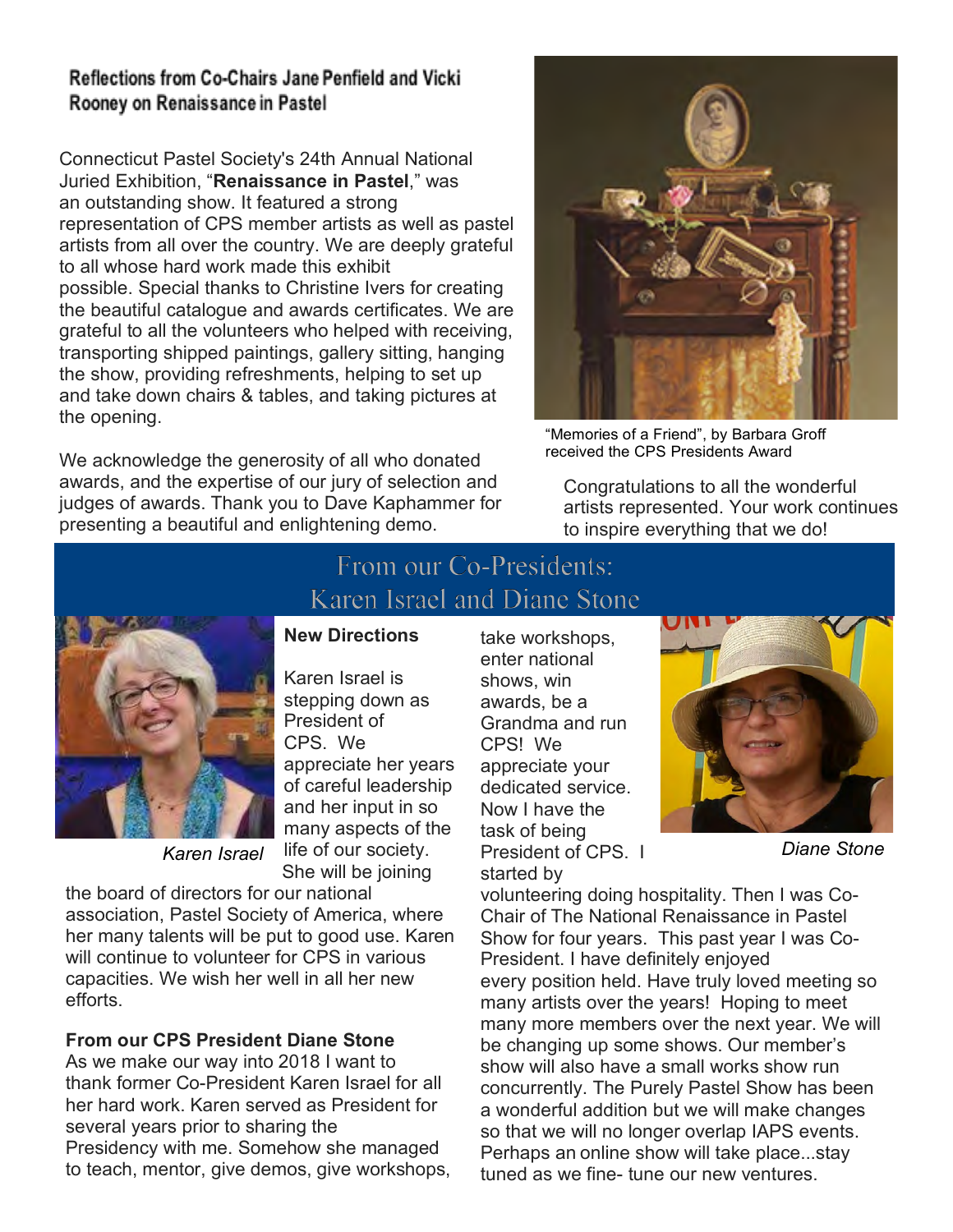# Member Profile: Karen Suponski



**Karen Suponski** 

 Never underestimate the power of serendipity.

 A while back, a friend gave Karen Suponski a set of pastels. By then she already had an extensive background in art, graduating from Art school and working as an illustrator. But she was largely unfamiliar with pastels. One day Karen and her mother, her husband, and her sisters ran into a woman plein air painting in West Hartford. Karen's mother–a great appreciator and encourager of art and artists– started a conversation with the woman, who turned out to be CPS's own Chris Ivers. A quick business-card exchange turned into a relationship: Karen to begin studying pastel with Chris, and come to be her good friend.

 Artists benefit greatly from mentors and other artist friends. Karen remembers people across the years who inspired and encouraged her, starting with her artistic parents, her high school art teacher, who encouraged her to enter competitions, and her art teachers at the Art College of Worcester Museum, to the influencers of today. These days, she credits her Monday night painting group with keeping her on track.

 Karen's paintings of cars, trains and buildings reveal an observant eye, as well as moments of quiet reflection. Her "No

Reservations" won Best in Show in the CPS Renaissance exhibit a few years back, and was also featured in the Pastel 100. In it we enter a scene that seems that suggests either recent vacancy—



or anticipation. There is beautiful use of strong

"No Reservations" by Karen Suponski

shadows and lighting. The painting was inspired by a view from Manhattan's High Line.

 When taking a break from her full-time job at a software company, Karen loves exploring New York City, taking hikes, and especially visiting her three children in Oregon, Pennsylvania and Connecticut. All that time on the road gives her a chance to notice the cars and trains she loves to paint.

 "Rail Yard" shows us Karen's amazing skills as a draftsman and colorist. Her keen use of light and perspective depict a moment frozen in time, yet never static.



*Rail Yard won the Herman Margulies award at the Pastel Society of America exhibit, Enduring Brilliance*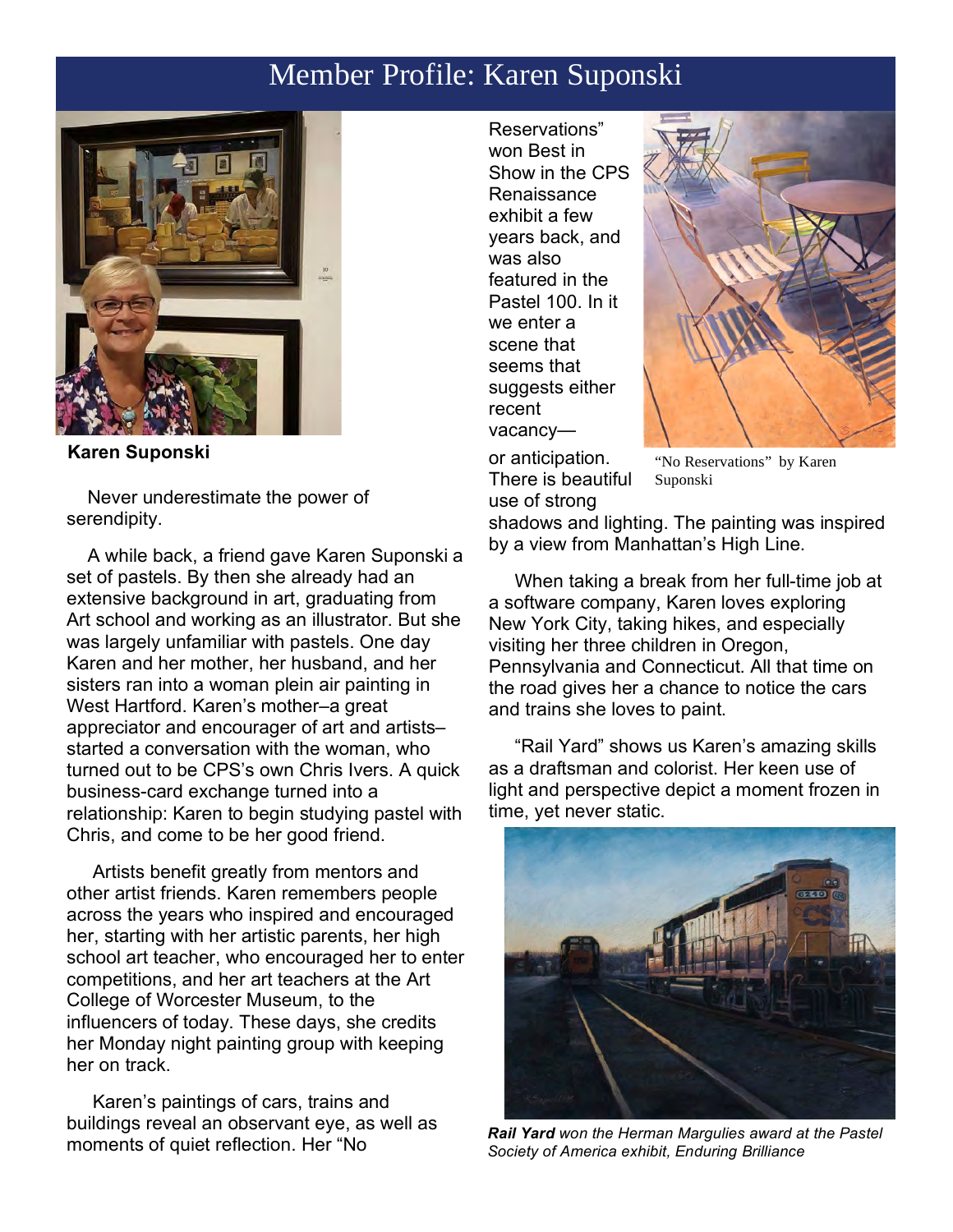# **CPS Workshops Coming Up**



**Vianna Szabo**  *Painterly Pastels: Three day Color and Landscape Workshop"*

**April 13- 15,2018**

#### **9am-5pm**

## **Location: Jerry's Artarama, 1109 New Britain Ave., West Hartford, CT**

Learn how pastels can create expressive paintings that are filled with atmosphere and light. The first two days will focus on color. While painting from still life, students will learn a simple method of identifying/mixing color as well as choosing a palette to discover your personal color sense. In the second half of the workshop students will apply the color information to landscape painting. The focus will be on design - using limited values and color harmony to create landscapes infused with light. During the workshop a variety of techniques will be introduced to enhance the painterly quality of the pastel medium. The workshop will consist of demonstrations, discussion, handouts and lots of personal critique from the instructor.



*The Painterly Animal Portrait with Pan Pastel - One-Day Workshop* **with Karen Israel** June 9th,

2018 9:00 am - 4:00 pm **Location: Jerry's Artarama, 1109 New Britain Avenue, West Hartford, CT**  Learn how Pan pastels can be used to create

a painterly pet portrait or as an under painting when used with traditional soft pastel. The pastelist will learn how to mix colors to establish clear value and temperature relationships using sponges and applicators, much like paint. The students will learn how to create a variety of mark making and edges to give the illusion of textures. We will apply this color mixing and mark making to achieve a painterly pet or animal portrait using a photo reference of your choice. The workshop will consist of demonstration, discussion, handouts and lots of interaction with the instructor. All levels are welcome.



*"Make The Outdoors Yours, Three Day Plein Air Workshop"* **with Lyn Asselta September 27, 28 & 29th, 2018 9 a.m. to 4** 

#### **p.m.**

Location: Wethersfield Academy of the Arts, 431 Hartford Avenue, Wethersfield, CT 06109

Plein air painting can be a daunting task. From what to pack, or what NOT to pack, to how to compose a painting in the midst of all that visual chaos, it is important to be discerning. The key is simplicity. By learning to effectively edit all parts of the plein air experience, we can approach painting outdoors in a more confident and relaxed way. We'll spend a little time discussing what to take with you into the field so that you're no longer carrying more than is comfortable. We'll also work on upgrading our field study sketchbook practice, since observation leads to familiarity with our subject matter and familiarity helps with decisions regarding both composition and content. **\*\*\*\*For more information on all workshops, contact: Debbie Temple at dtemple860@aol.com or call 860 559 4071.**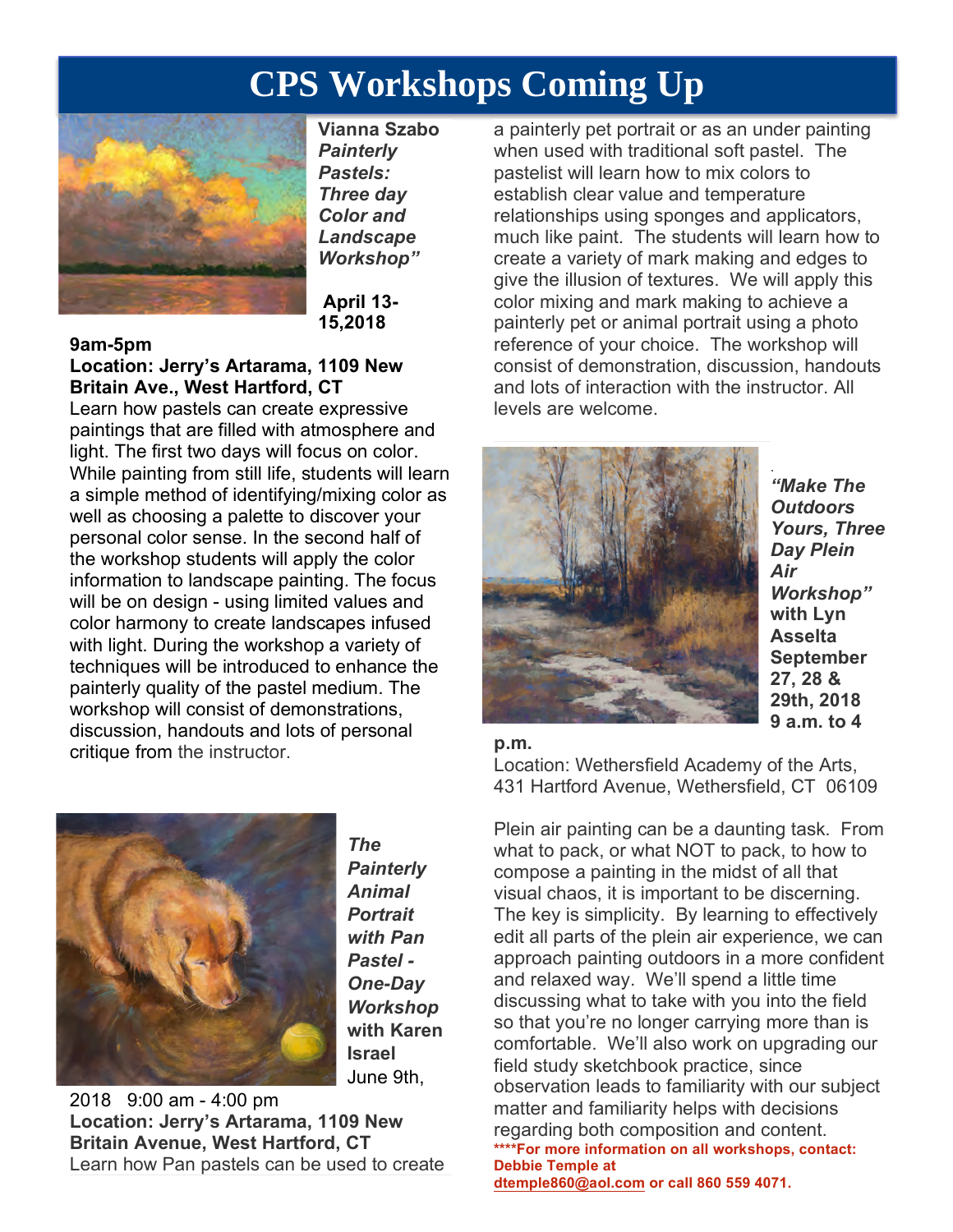# Member Classes/Members' News

For more information, please follow the link after each teacher's name.

**Joe Baker** – Stockbridge, MA – www.bakerworks.com

**Janet A. Cook** – New York, NY – janetacook.com

**Mally DeSomma** – Waterbury, CT – www.mallydesomma.com

**Christine Ivers** – Meriden, CT, nationally – www.christineivers.com

**Karen Israel,** Hartford area **art**by**karenisrael**.com

**Liz Haywood-Sullivan** – eastern MA, nationally – www.lizhaywoodsullivan.com

**Rita Kirkman-** nationally RitaKirkman.com **Anne Heywood** – eastern MA – www.anneheywood.com **Pieter Lefferts** – Sharon, CT – www.northlightartcenter.com **Paul Leveille** – Holyoke, MA – paulleveillestudio.com **Leslie Lillien Levy** – Kent, CT – www.leslielillienlevy.com **Linda Bull Neilan** – East Lyme, CT **Alain Picard** – Southbury, CT – www.picardstudio.com **Jane Penfield** – Vernon, CT – www.janepenfield.com **Claudia Post** – Chester, CT – www.claudiapost.com **Peggy Davidson Post**, Mt. Kisco, NY www.theartistsplace.net

**Peter Seltzer** – Woodbury, CT – peterseltzerfineart.com **Jeanne Rosier Smith**

www.jeannerosiersmith.com

**Karen Israel's** painting won the Frank C Wright Award with the American Artists Professional League and the Anchor Line Award with the Pastel Society of New Hampshire's National Exhibit.

**Rae Smith** received the Master Circle Award at the International Association of Pastel Societies convention last June. She was awarded the Diane Bernhard award at the Allied Artists of America exhibition in NYC. She had a solo show at the Loren Chase Gallery in Golden's Bridge, NY in September and October 2017. She exhibited in the Pastel Artists International Exhibition in Taipei, Taiwan.

**Alain Picard** offers travel paint away in Scotland next year, July 22-29, and invites his CPS friends to join him. For more information please see http://picardstudio.com/scotland

#### **Christine Ivers, PSA-MP, IAPS/MC**

Recently voted in as the Vice President of IAPS at the 2017 Albuquerque Convention, Chris has been extremely busy with her new duties on the Board of Directors. Chris also had the pleasure of being the juror of selection and awards for the Pastel Society of New Hampshire. After acting as juror of selection for Arkansas (where she will be teaching a NightScape Workshop in November) she will act as the juror of awards for their national show. Chris has been teaching workshops throughout the country and plans to go abroad to teach in France in the future. For information about upcoming workshops visit www.christineivers.com



Right: Dave Kaphammer demonstrates painting a water landscape in pastel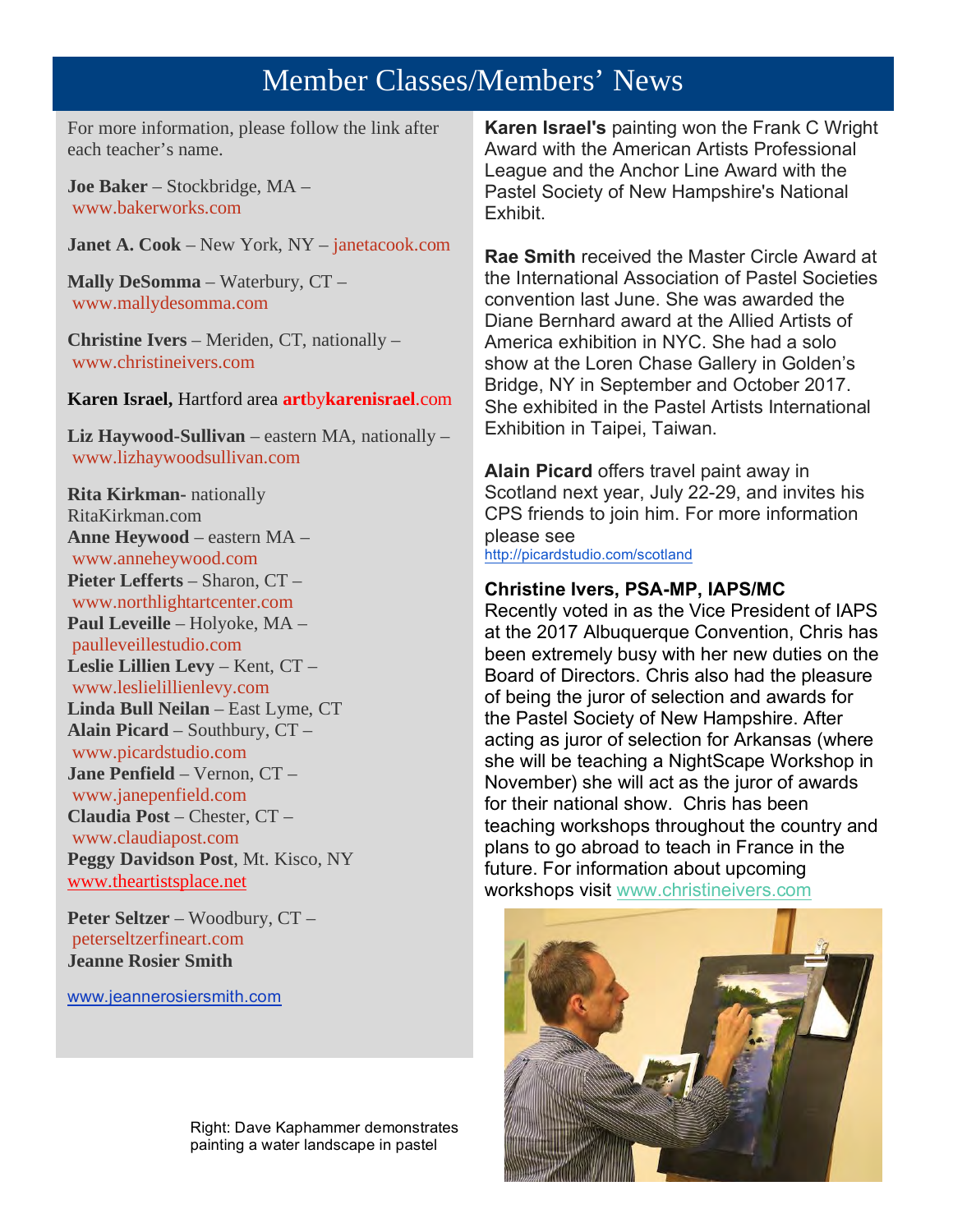

Pictured bottom row (l-r): Peter Seltzer, Leslie Lillien Levy, Carol T Moore, Ellie Bender, Rainie Crawford, Frank Federico. Top row (l-r): Joe Baker, Laurel Friedmann, Debbie Temple, Carol Reeves, Marilyn Caissy, Dick McEvoy.

Veteran members of the Connecticut Pastel Society gathered to work on documenting the history of the organization. Some of us hadn't seen one another in ages. It was a fun few hours.

Out of the meeting came the idea that longterm members would write a column for this newsletter on tips and techniques for artists. The following is the first entry by PSA Hall of Fame honoree Frank Federico.

#### **ART IN PAINTING IS THE EXECUTION OF DIMENSION ON A FLAT SURFACE'**

This comment covers all basis of achieving depth whether it is explicit in the completely literal, 'realistic' terms, impressionistic...or nonobjective terminology.

How to achieve these goals involves various techniques, tools and philosophies. In upcoming columns major award winner Peter Seltzer, PSA 2017 Hall of Fame, Rainie Crawford and I will offer art commentaries, bits and quotes from our experiences to help guide you toward more artistic fruition in the wonderful world of pastel.

Happy Painting, Frank Federico

Right: Jane Penfield and Vicki Rooney, Co-Chairmen, Renaissance in Pastel



"Afternoon Brew," by Mike Beeman won the Art Spirit Foundation Diane B Bernhard Award